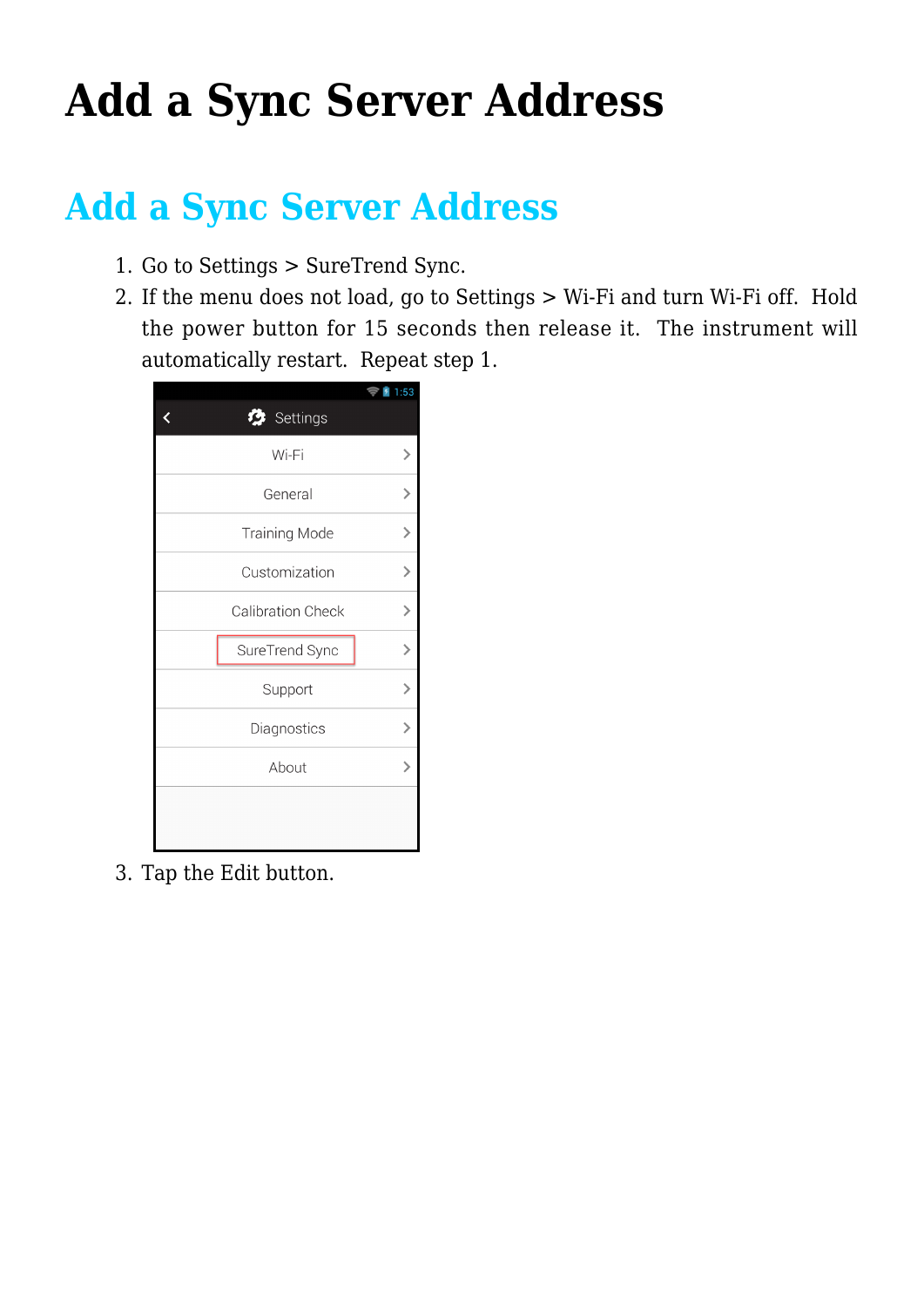|                         | 1:56 |
|-------------------------|------|
| SureTrend Sync<br>く     |      |
| Server Address          |      |
| SureTrend               |      |
|                         |      |
| <b>Check Connection</b> |      |
|                         |      |
|                         |      |
|                         |      |
|                         |      |
|                         |      |
|                         |      |
|                         |      |
|                         |      |
|                         |      |
|                         |      |
|                         |      |

4. Tap Add in the Edit Sync Server menu.



- 5. Set the name to "stc".
- 6. Set the server location to "et-api.hygiena.com"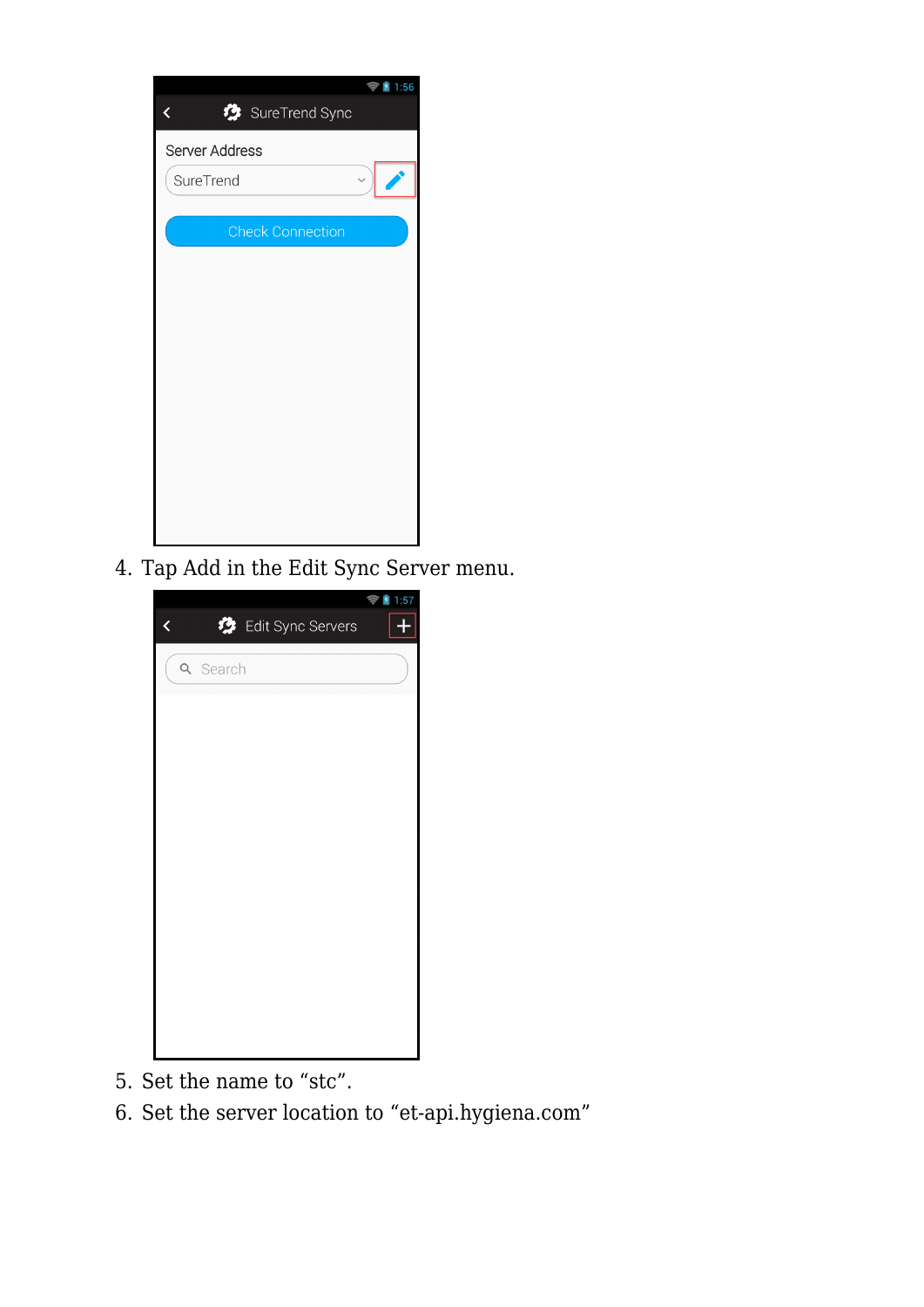

- 7. Tap the back arrow to return to the Edit Sync Server menu.
- 8. Tap the back arrow to return to SureTrend Sync options.

|                                                | 2:03 |
|------------------------------------------------|------|
| $\overline{\textbf{C}}$<br>Edit Sync Servers   |      |
| Server name<br><b>Stc</b>                      |      |
| Server location<br>https://et-api.hygiena.com/ |      |
|                                                |      |
|                                                |      |
|                                                |      |
|                                                |      |
|                                                |      |
|                                                |      |
|                                                |      |

9. Select stc from the server address drop down.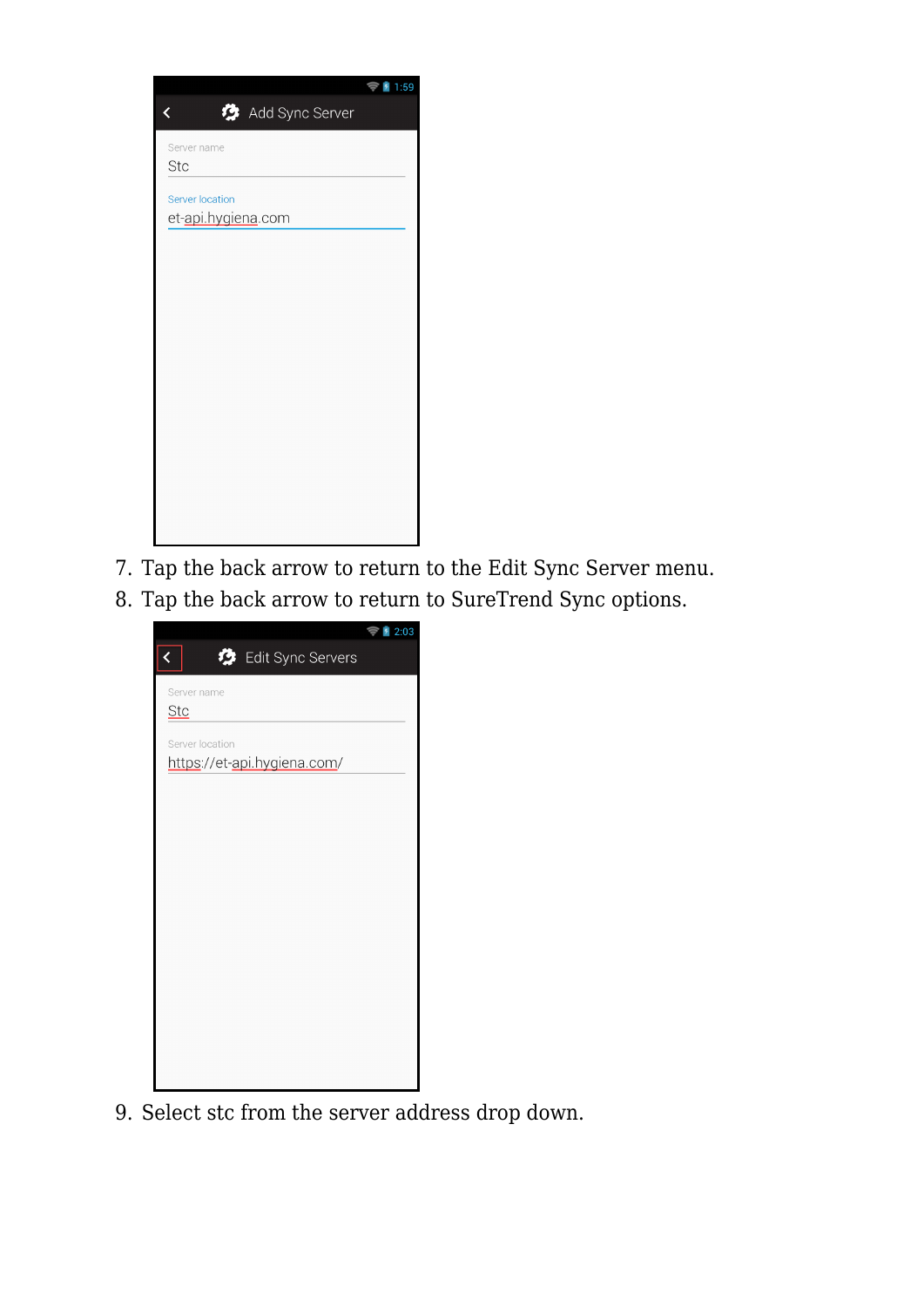| 2:02                    |
|-------------------------|
| SureTrend Sync<br>く     |
| Server Address          |
| Stc                     |
| <b>Check Connection</b> |
|                         |
|                         |
|                         |
|                         |
|                         |
|                         |
|                         |
|                         |
|                         |

- 10. Enable Wi-Fi if you disabled it in step 2.
- 11. Tap the Check Connection button.
- 12. If the check passes with a checkmark, you should be able to sync, register, and update.
- 13. If the check fails with an "X," return to the server list and confirm the server location is correct.